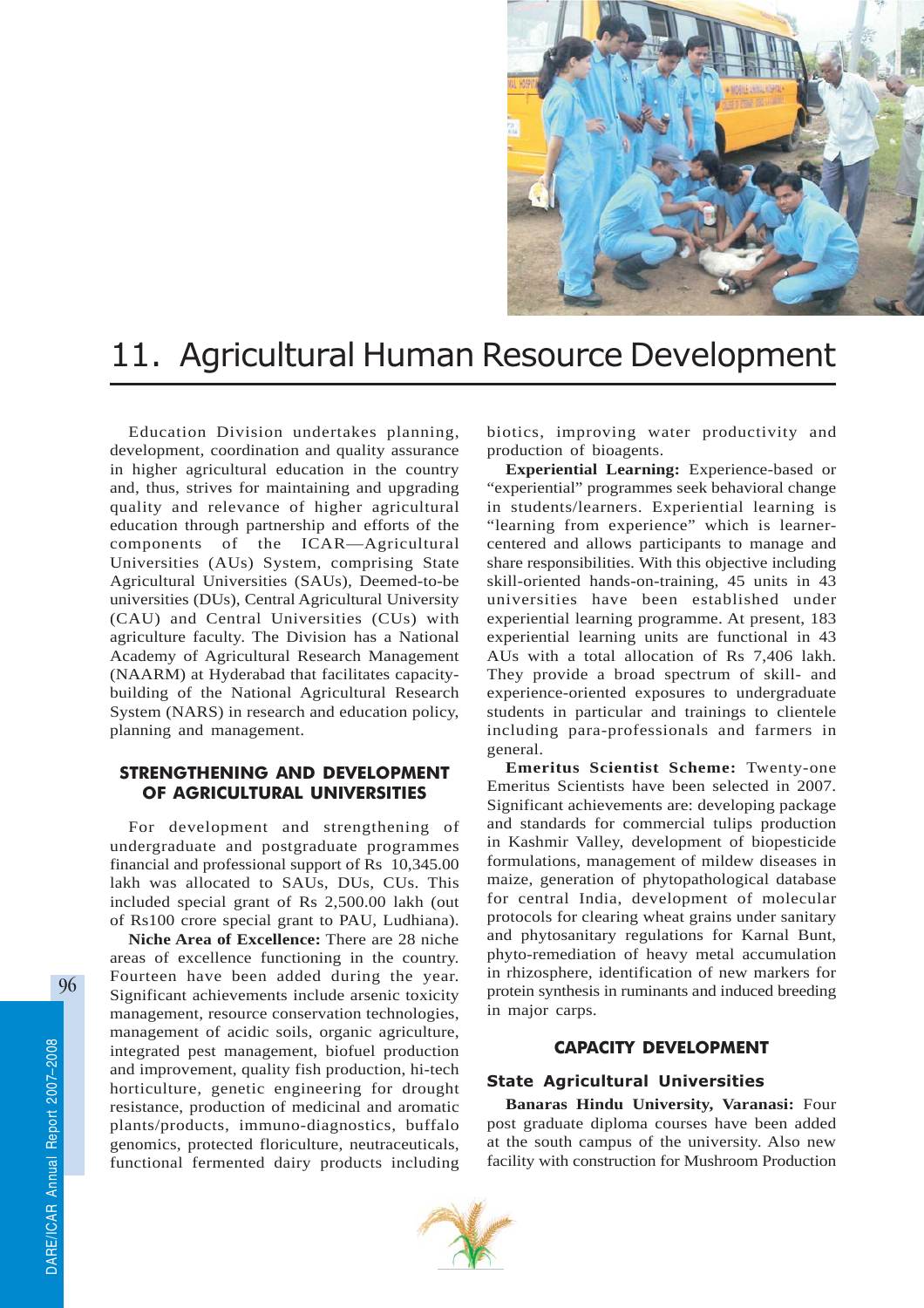and Economic Pest Management Centre has been created.

**Indira Gandhi Krishi Vishwa Vidyalaya, Raipur:** Faculty of Veterinary Sciences and Animal Husbandry, Durg, has started Ph.D. programme in Animal Nutrition and Livestock Production and Management. Establishment of two new colleges one in Agriculture at Kawardha and the other in Agricultural Engineering at Mungeli has been initiated. Two new girls hostels, one at CARS, Bilaspur, and another at CARS, Jagdalpur, have been established.

**Jawaharlal Nehru Krishi Vishwa Vidyalaya, Jabalpur:** Its Jabalpur college is ideal for focusing research on domestication, cultivation, processing and quality evaluation of medicinal and aromatic plants. Its herbal garden comprises 1,100 plant species belonging to 450 genera. This garden is serving as center for education, demonstration, reference for entrepreneurs engaged in the pharmaceutical preparations and trade in the Indian System of Medicine. Commercial cultivation programme of more than twenty medicinal and aromatic plants has been undertaken in 75 hectares. The Post Graduate Programmes in Medicinal and Aromatic Plants and Crop and Herbal Physiology have been started in the university. A resource



Teaching Veterinary Clinical Service Complex has empowered the veterinarians at JNKVV, Jabalpur



book on Medicinal and aromatic plants has also been compiled and published. Several varieties have been developed/released including Jawahar Kapas 35 in cotton; JKM-189 in pigeon pea; JGK-2; JAKI 9218, Jawahar Gram Kabuli 3 (JGK 19) and JGK 2 in chickpea.

The University is empowering veterinarians with modern diagnostic and farming skills through Teaching Veterinary Clinical Service Complex (TVCSC).

**Maharana Pratap University of Agriculture and Technology, Udaipur:** This is the first University in the country in adopting revised curriculum for Under Graduate education based on IV Deans Committee Report. This has resulted in better filling of all seats in Home Science where earlier seats used to remain vacant.



Girls' hostel Ganga constructed at MPUAT, Udaipur

Its Textile and Apparel Designing facility has won appreciation. Apparel Production Management Laboratory has started providing industrial training in software and garment designing using automatic machines for cutting-and-stitching.



Industrial training in software and garment designing using automatic machines has been started at MPUAT, Udaipur

A modern girls' hostel named 'Ganga' has been constructed. The hostel has internet and semiautomatic laundry facility.

The university has latest infrastructure in the



97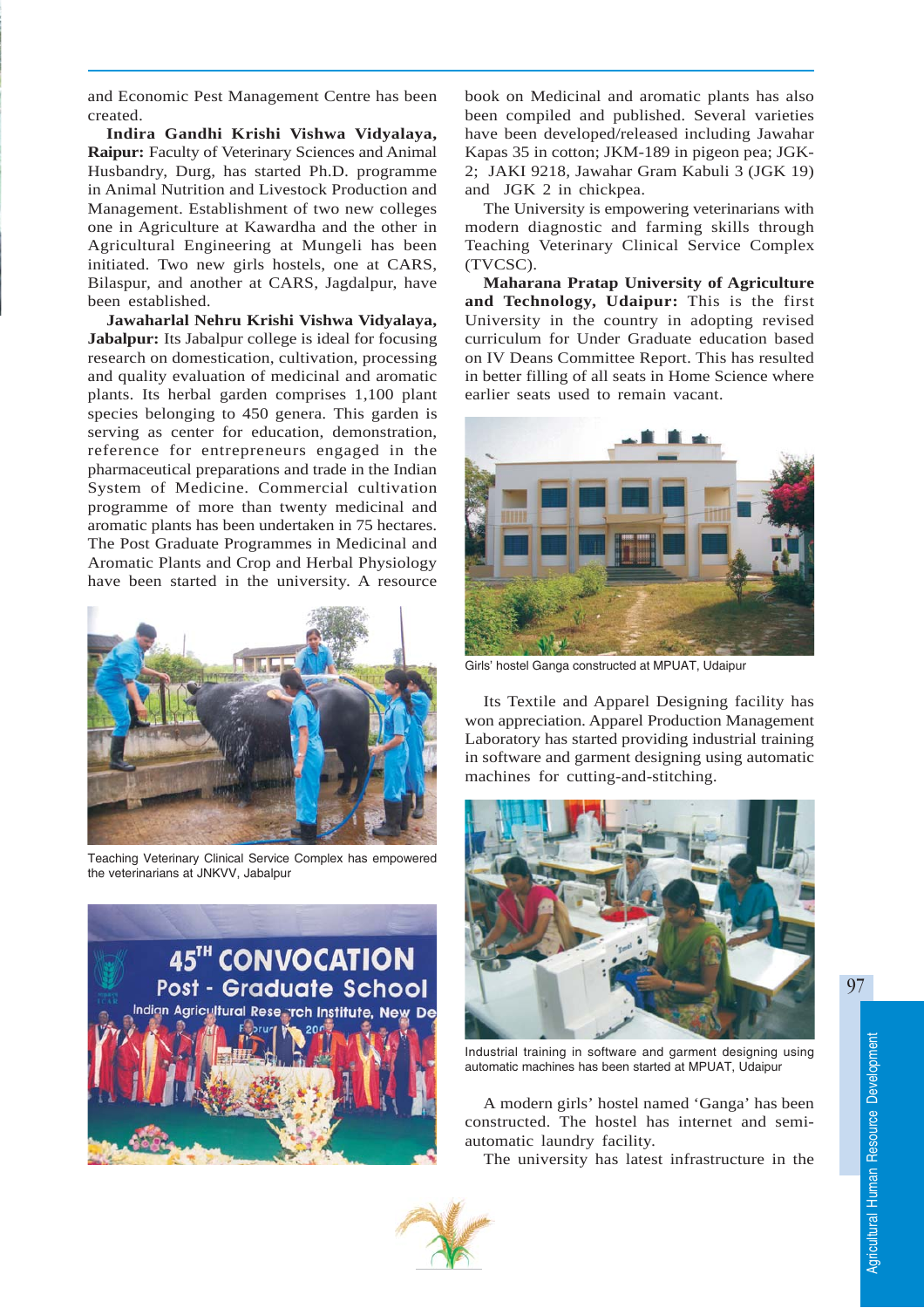areas of Hi-tech Horticulture, Biotechnology, Food and Processing Engineering, IPM, and that has renewed interest of students from Kuwait and other Middle-East and African countries.

This university is also the first in the country to introduce scheme of Adjunct Professor under which eminent educationist is honoured and invited to be the Professor in the University. The University has upgraded its connectivity from 512 kbps to 2 Mbps and Video Conferencing facilities linking its KVKs to main campus at Udaipur have been established. The university has also created models for technology and economic empowerment of farming community.

**Marathwada Agricultural University, Parbhani:** Five colleges, one Agricultural Biotechnology College at Latur and four non-grant private colleges (one for agriculture, two for horticulture and one for food technology at Aurangabad)—have been started. Niche Area of Excellence project "Development of Agro-based Nutraceuticals for Health Security" is being implemented and under Experiential Learning, facilities have been set up for hands-on-training on preparation of ice-cream, paneer and shrikhand.

**Navsari Agricultural University, Navsari:** Two new courses/programmes, Masters in Plant Biotechnology and Ph.D. in Agro-forestry and Ecology, have been started. The programmes under Niche Area of Excellence include tomato ketchup processing plant and a fruit juice processing and packaging each of 5 MT capacity, have been commissioned. Under Experiential learning programmes High-tech Horticulture unit and Commercial biofertilizer production unit have been developed for experiential learning.

**Orissa University of Agriculture and Technology, Orissa:** An advanced Analytical Laboratory and a Central Laboratory have been developed and made operational at the university. Management of acidic soil for sustainable crop production – Niche Area of Excellence project has been completed successfully. Extensive field studies were conducted at seven acidic areas of Orissa and increase in productivity of both *kharif* and *rabi* crops was observed. Two 50-seated Girls' Hostels have been constructed and that are fully occupied.

**Sardar Vallabh Bhai Patel University of Agriculture and Technology, Meerut:** Under the Niche Area of Excellence scheme, Isolation, characterization, production and dissemination of bio-agents scheme, regular collection of pests from the field and isolation of bio-agents were carried out. Experiential Learning Projects and setting-up of hands-on-training have been accomplished on 'Model agro processing system for horticultural produce' and 'Doorstep Clinical Services on Demand'.

**Sher-e-Kashmir University of Agricultural Sciences and Technology, Jammu:** In Agriculture stream, 2 Masters and 3 Doctoral degree programmes and in veterinary stream 10 Masters and 5 Doctoral programmes have been introduced.

Major facilities developed include Library building, Veterinary referral hospital-cum-clinic complex, Class Rooms and Examination Hall complex and also new girls' hostel at R.S. Pura. Under Niche Area of Excellence, new varieties of Basmati Rice, Toria and Raya have been submitted for release and for E-learning, a studio has been established.

**Tamil Nadu Agricultural University, Coimbatore:** Undergraduate syllabus has been improvised to include nanotechnology, electronics bioinformatics, mathematics, agribusiness management and IPR management.

The Directorate of Students' Welfare, provides career-counseling and Overseas Employment Unit through which students get overseas employment and also directed for higher education abroad. TNAU graduates excel in All-India Competitive Examinations like JRF/SRF, ARS, Civil Services. The university has well developed latest infrastructure for internet browsing, library, video conferencing etc.

**Tamil Nadu Veterinary and Animal Sciences University, Chennai:** Some of the highlights of the university are as follows:

- Bachelor of Technology (B.Tech), Food Processing Programme with 4 years duration with intake capacity of 20 students has been introduced.
- Two Post Graduate Diploma courses, viz. Companion Animal Practice and Veterinary Laboratory Diagnosis for one year duration with admission strength of six students each have been introduced for B.V.Sc. graduates.
- Niche Area of Excellence in Animal Biotechnology was supported by the ICAR on "Molecular diagnostics for emerging avian viral diseases and their immunopathogenesis". Under the project, fourteen nucleotide sequences of ICP4 and repeat sequence genes for MDV field isolates have been submitted to GenBank.
- In Experiential learning the following schemes have been implemented: Model Turkey Post Harvest Technology Unit at Poultry Research Station, Nandanam, Feed Manufacturing Technology at VC&RI, Namakkal, Commercial Pig Rearing at VC&RI, Namakkal and Unit on Seafood Processing and Value Addition at FC&RI, Thoothukudi.

**University of Agricultural Sciences, Bangalore:** Its College of Agriculture, Hassan,

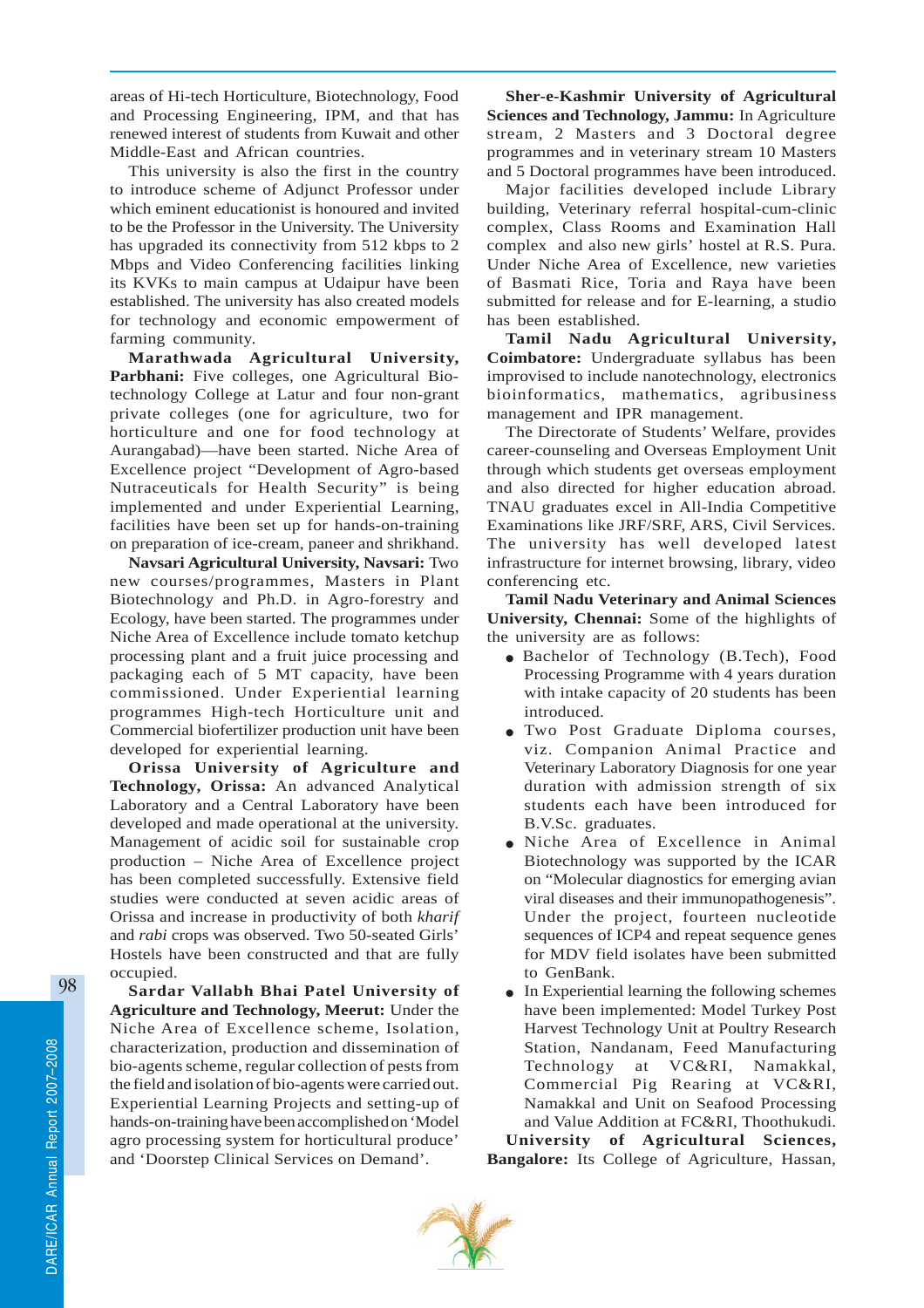has started functioning from its new campus and the university has started Diploma in Baking Technology from academic year 2006–07. Under Experiential learning project two polyhouses have been established for production of high value crops and under the Niche Area of Excellence, the integrated centre for drought research has undertaken genetic engineering for developing crop plants resistant to abiotic stresses.

Sugarcane variety 'CoVC 2003-165', resistant to wolly aphid, has been identified and registered. IPM strategies for management of Red Headed Caterpillar in groundnut have been developed and field-validated. Biofuel Park has been established at Hassan centre. Sports and Games team has bagged Team Championship Trophy in Athletics and Overall Champions Trophy in the 8<sup>th</sup> All-India inter Agricultural University, Ludhiana, for the second time.

# PROMOTION OF EXCELLENCE AND HRD

*ICAR National Professor Scheme:* There are ten positions of such chairs. Out of these five have been filled up till date, 2 National Professors have been selected this year. Major achievements under the scheme are as follows.

- "Pant– ICAR Subsoiler-cum-Differential Rate Fertilizer Applicator" was designed and developed. The patent application for the machine has already been filed and it is to be evaluated under different agroclimates, crops and soil types.
- In rice and wheat, real time synchronization of nitrogen (N) applications with crop demand has been achieved through a combination of preventive and corrective N-management strategies. In-season estimated yield (INSEY) defined as NDVI divided by number of days after transplanting or sowing for wheat was highly correlated with actual grain yield, thereby suggesting that 'Green Seeker', that assesses extent of greenness, can be usefully employed to work out need-based fertilizer N doses.
- Design of single factor and multi-factor experiments have led to identification of fractional factorial designs for asymmetrical factorials and supersaturated designs (SSDs). Software has been developed for generation of Hadamard matrices. The software also describes the method by which a Hadamard matrix is generated. This software is an online generation of the Hadamard matrix and is the first of its kind. A Statistical Package for Repeated Measurements Designs (SPRMD) and an input data management module have also been developed.

• Impact of agriculture policy, technology, institutions and trade on agriculture growth, farm income, sustainability and rural poverty has been studied. During early 1980s, magnitude of public investment was 3.51% of GDP of agricultural sector and slightly more investment came from private sources, primarily farmers themselves. Level of public investment has declined year after year and recent level of public investment is less than three-fourth of the level attained during 1980– 81. After 1995, level of public investment remained below 2% of GDP of agriculture. There has been a decline in public sector investments after 1981–85 that coincided with increase in subsidies. During 1985–86 to 1989–90, magnitude of public investments declined to 2.96% and level of subsidies increased to 4.96%. This trend is continuing since then. Subsidies provided by Central government like fertilizer have been highly skewed as the use of such inputs is very low in low productivity states and high in the high productivity states.

**ICAR National Fellow Scheme:** There are presently 20 ICAR National Fellows working on a variety of research projects in the country. Their projects include (i) enhancement of efficiency of *Trichogramma* spp. (ii) developing regional plans for managing poor quality irrigation waters, (iii) quantitative trait loci and marker assisted selection in indigenous breeds of cattle and buffaloes, (iv) development of Elisa-based immuno-diagnostics for classical swine fever, (v) exploitation of metabolic diversity for isolation of genes involved in lipid biosynthesis, (vi) technologies for using modified atmosphere gases to extend shelf-life of tropical fruits and vegetables for export, (vii) sustainability of watersheds in rainfed regions of peninsular India using GIS and remote sensing, (viii) senescence: mechanism in crops in relation to abiotic stresses, sink strength and their interaction,  $(ix)$  effect of rising atmospheric  $CO<sub>2</sub>$ on photosynthesis and productivity of crop plants, (x) molecular characterization of Indian maize landraces and allele mining for argonomically important traits, (xi) improvement of strain of *Chaetomium globosum*, a potential antagonist of fungal plant pathogens and developing molecular markers for its identification, (xii) textile articles through processing of wool with silk waste and cotton to create entrepreneurial skills in rural women, (xiii) Genome analysis of indigenous breeds of cattle, buffalo and goats, (xiv) Study of gene interactions in developing *Drosophila* embryo, (xv) Identification and quantification of phosphotase hydrolysable organic Phosphorus sources for plant nutrition and refinement of a



99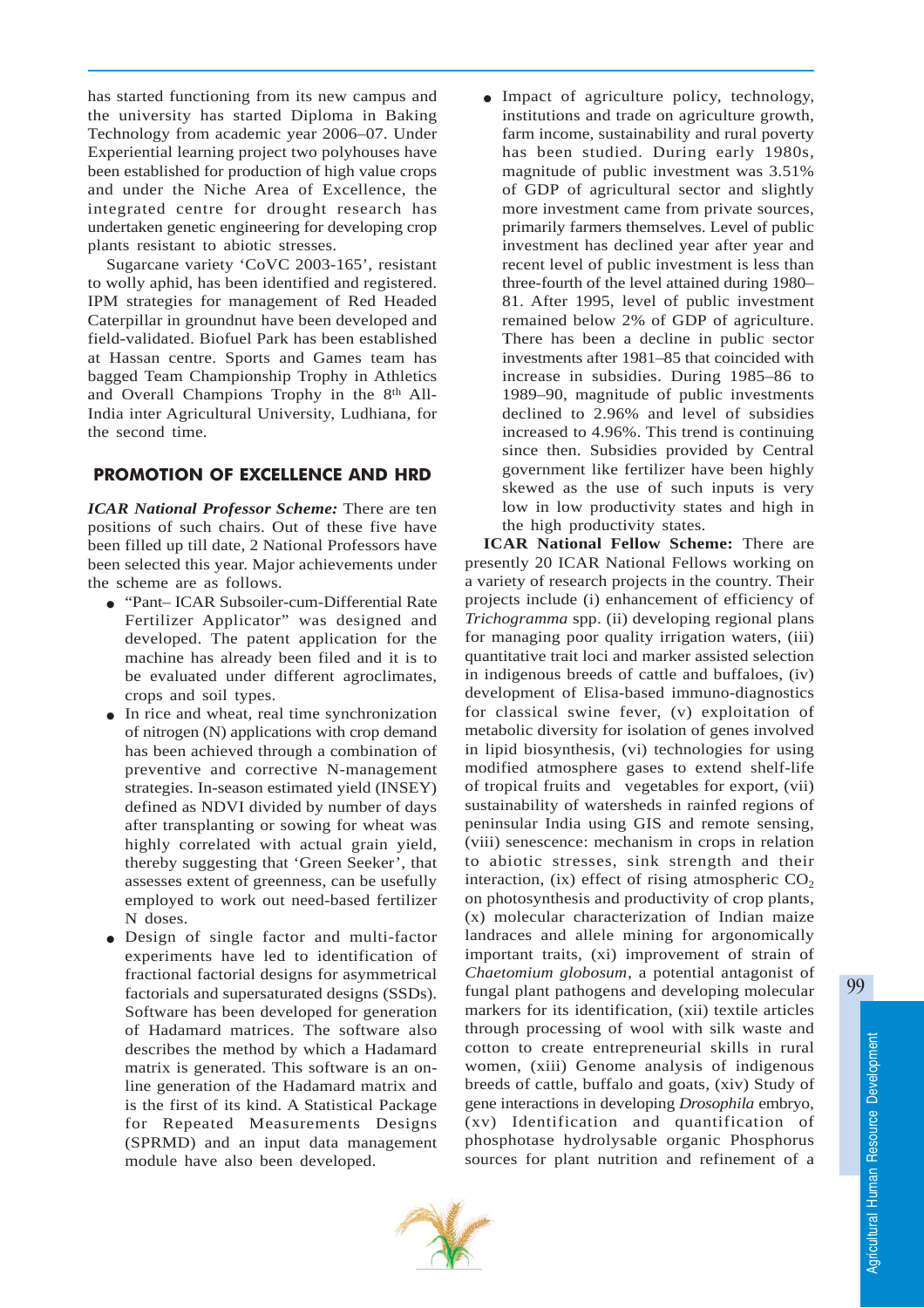non-destructive technique for phosphatase estimation, (xvi) Decontamination of pesticide residues from edible commodities, (xvii) Returns to livestock research and development in India: implications for growth, equity and sustainability, (xviii) Assessing soil quality key indicators for development of soil quality index using latest approaches under predominant management practices in rainfed agro-ecology, (xix) Development of technology of seed production and culture of feather back, *Notoprerus chitala* and two medium carps*, Labeo gonious and L. fimbriatus* for diversification of freshwater aquaculture, and (*xx*) Efficient design of experiments for quality agricultural research.

### MANPOWER DEVELOPMENT

# All-India Admissions and Fellowships

**All-India Competitive Examinations for Admissions to UG:** For admissions to 15% seats in eleven subjects of Under Graduate Programmes, 12th All-India Competitive Examinations including award of National Talent Scholarships (NTS) were conducted on 21 April, 2007. In this examination, 20,267 candidates appeared and 1,332 were finally admitted in 45 Universities through counseling. All the candidates who joined any university falling outside their state of domicile were awarded National Talent Scholarship (NTS) of Rs 1,000 month.

**All-India Competitive Examinations for Admissions to PG:** For admissions to 25% seats in P.G. programmes at 51 Universities, including award of Junior Research Fellowships, examinations were held on 19 May, 2007. A total of 11,257 candidates appeared in the examination and admissions were granted to 1,552 candidates. Also, 470 Junior Research Fellowships (JRF) were awarded to meritorious candidates.

**Merit-cum-Means Scholarship (MCM):** This scholarship is granted to students of economically weaker sections of the society to undertake U.G. studies in agriculture and allied science subjects in SAUs, ICAR DUs, CAU and CUs with agricultural faculty. Maximum 7% students from one University are awarded the Scholarship. The amount has been increased from Rs 170/month to Rs 500/month.

**Internship Assistance:** This assistance is being given to all final year students of B.V.Sc & A.H. programme during their Internship at Rs 400/month besides Rs 400 for undertaking to-and-fro journey to place of internship for 6 months.

**Junior Research Fellowships (JRFs):** There are in total 475 Fellowships in 19 subject groups (90 subjects). The amount is Rs 5,760/month for non-veterinary and Rs 8,000/month for veterinary students to pursue PG degree programme. Besides,

a contingency grant of Rs 6,000/year is payable to all awardees

**All-India Competitive Examination for award of Senior Research Fellowship for Ph.D.:** ICAR SRF examination was held on 28 October, 2007 at 7 centres in the country. Based on the results, a total of 202 fellowships in 13 major subject groups and 56 sub-subjects have been awarded.

**Admission of Foreign Students:** During the first-half of the year 2007–2008, 147 students from 17 countries have been granted admissions. Students came from Nepal, Afghanistan, Bhutan, Kenya, Ethiopia, Libya, Guyana, Sri Lanka, Iran, Oman, Mozambique, Egypt, Namibia, Vietnam, Bangladesh, Mauritius and Fiji. Maximum candidates came from Ethiopia (43 nos.).

**Summer/Winter Schools and Short Courses:** To provide continuing education and training in highly specialized subjects to teaching faculty, 82 Summer and Winter Schools and Short Courses of 10 to 21 day duration were supported for organization at ICAR Institutes and State Agricultural Universities.

**Centres of Advanced Studies:** The 31 Centres of Advanced Studies (CAS), offer facilities for continuing capacity-building of faculty engaged in teaching at UG and PG levels. Total of 65 training programmes have been approved for 2,000 scientists/faculty.

## QUALITY ASSURANCE AND REFORMS

**Norms, Course Curricula and Syllabi Revision for UG & PG:** The Norms, Standards, Academic Regulations and UG Curricula and Syllabi report submitted by the Fourth Deans' Committee on Agricultural Education in India, has been approved for implementation in all Agricultural Universities. For improving quality and ensuring uniformity, the committee has recommended norms and standards of departments, faculty positions and minimum infrastructure for UG and academic regulations for UG and PG programmes. It has also suggested examination reforms at UG and PG level for improving quality of research work, and restructuring of Under Graduate programmes for increased practical and practice contents. Experiential learning has been recommended in the new curriculum. Several agricultural Universities have already adopted the revised curricula and syllabi. Also, a National Core Group appointed by the ICAR, has initiated the revision of Masters and doctoral course curricula and syllabi.

**Accreditation:** Fourteen agricultural universities have so far been accredited. During the year, Peer Review Teams (PRTs) constituted by the ICAR for accreditation submitted their reports after visiting four agricultural universities, viz. RAU-

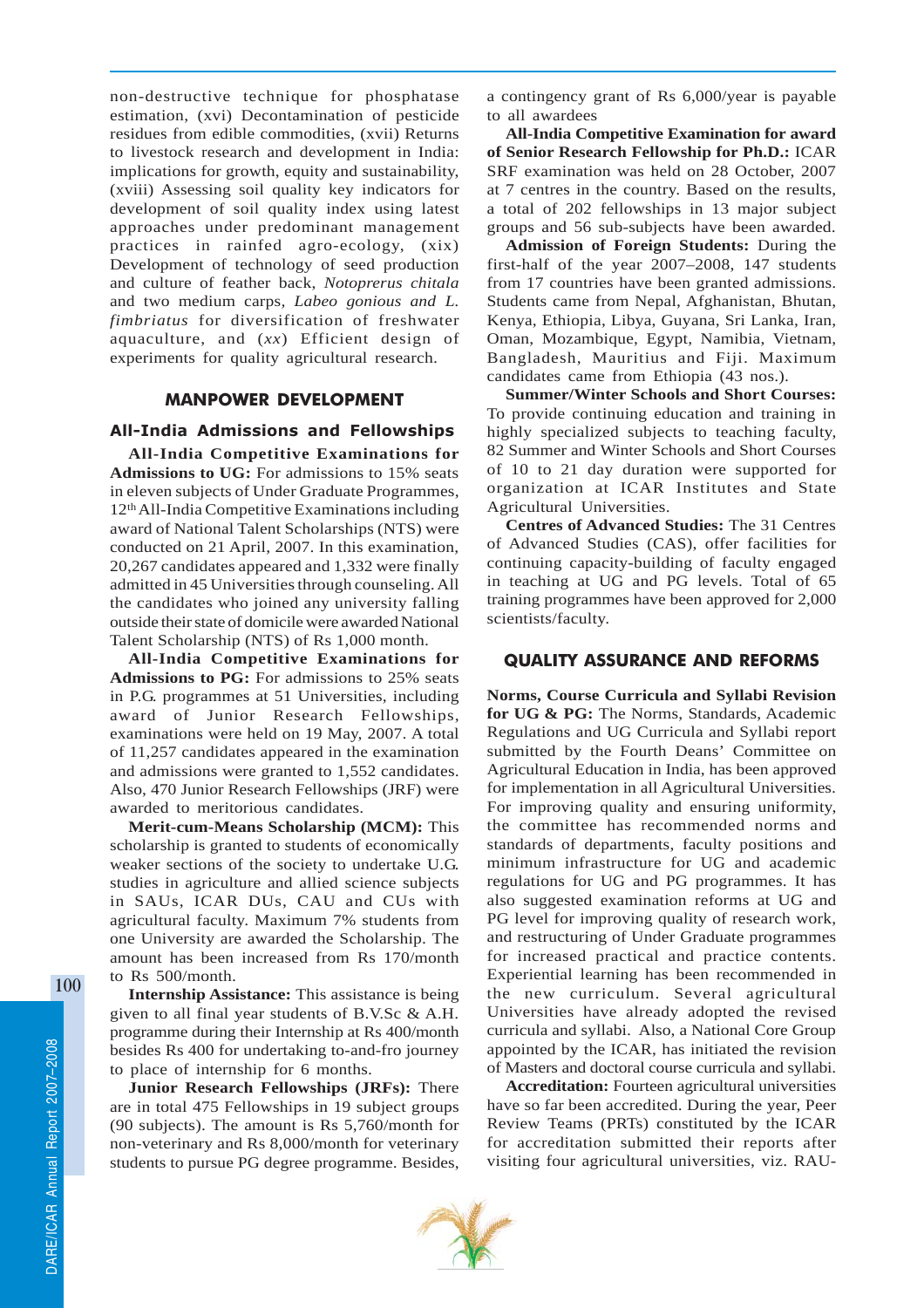Bikaner, OUAT- Bhubaneshwar, NDRI- Karnal and IARI- New Delhi. Another PRT visited and submitted its reports for extension of accreditation period of four agricultural universities: CCSHAU-Hisar, ANGRAU- Hyderabad, TANUVAS– Chennai and TNAU- Coimbatore.

# INDO-US AGRICULTURAL KNOWLEDGE INITIATIVE (AKI)

AKI intends to promote agricultural education, research, service and linkages in the areas of *(i)* Education, learning resources, curriculum development and training; *(ii)* Food processing and use of byproducts and biofuels; *(iii)* Biotechnology, and *(iv)* Water management.

Thirteen Borlaug Fellows were selected from National Agricultural Research System for training, and their host institutions in the USA have been identified. Also, nominations for Cochran Fellowship Programme have been communicated to the USDA and two joint workshops were organized in India. As an outcome of Borlaug Fellow visit, a laboratory model for ethanol production from cellulosic biomass (e.g. paddy straw) is being established at the Central Institute of Post-Harvest Engineering and Technology, Ludhiana. The Fifth Meeting of Indo-US AKI Board was held in Washington DC on June 14- 15, 2007 in which the progress was reviewed and joint deliverables were identified.

## Collaborative projects in function under the AKI

- Water Harvesting for Groundwater Recharge and Bio-drainage for Salinity Control
- Sustainable Water Resource Management: US-India Collaborative Research and Education
- On Farm Water Management for Rainfed Agriculture on Benchmark Watersheds in Five Diverse Eco-regions of India
- Information and Communications Technologies for Capacity Building in Water Management: US-India Collaborative Extension/Outreach and Distance Education
- Pigeonpea Genomics Initiative
- Capacity Building for Risk Analysis and Modeling to Promote Trade
- Capacity Building for Intellectual Property Protection and Technology Licensing in Agriculture

# NATIONAL ACADEMY OF AGRICULTURAL RESEARCH MANAGEMENT

Various types of programmes are organized by the Academy.

## **Various programmes organized by the academy**

| Type of programme                                                                   | Programmes<br>(Nos.) | Participants<br>(Nos.) |
|-------------------------------------------------------------------------------------|----------------------|------------------------|
| <b>Foundation Course</b><br>for Agricultural<br><b>Research Service</b><br>(FOCARS) | 1                    | 78                     |
| <b>Foundation Course</b><br>for AOs and FAOs                                        | 1                    | 21                     |
| Refresher Courses/<br>Summer/Winter<br>Schools (21 days)                            | 13                   | 251                    |
| Senior Programmes<br>Workshops                                                      | 21<br>9              | 340<br>368             |
| <b>Executive Development</b><br>Programmes                                          | 2                    | 36                     |
| Off-campus programmes                                                               | 14                   | 386                    |
| International Programmes                                                            | 1                    | 67                     |
| Total                                                                               | 62                   | 1547                   |

**Training:** Major emphasis during the year was on need-based twenty-one days programmes. Thirteen programmes were organized to cater to career advancement requirement of 251 NARS scientists, in addition to equipping them with knowledge and skills in a wide range of topics. The details are as follows.

The Foundation Course for Agricultural Research Service (FOCARS), which is basic induction training for newly recruited scientists to agricultural research service, with four months duration was organized in three phases. The other programmes conducted by NAARM were:

- Advances in Educational Technology
- Computer-based Multimedia Presentation (Sponsored by NICHE Area of Excellence in Educational Technology (ICAR)
- FDP on Advances in Educational Technology (Sponsored by NICHE Area of Excellence in Educational Technology (ICAR)
- GIS Based Decision Support Systems for Sustainable Agriculture
- Summer School on Advances in Agricultural Research Project Management
- Summer School on Participatory Video Production for Decision and Empowerment
- Summer School on Optimizing Learning Teaching in SAU System
- Summer School on GIS Based Decision Support Systems for Sustainable Agriculture
- Summer School on Advances in Agribusiness and Information Technology
- Winter School on Team Building and Interpersonal Relationship for Agricultural Research Scientists and Teachers
- Information Technology in Agriculture for Effective Decision Support